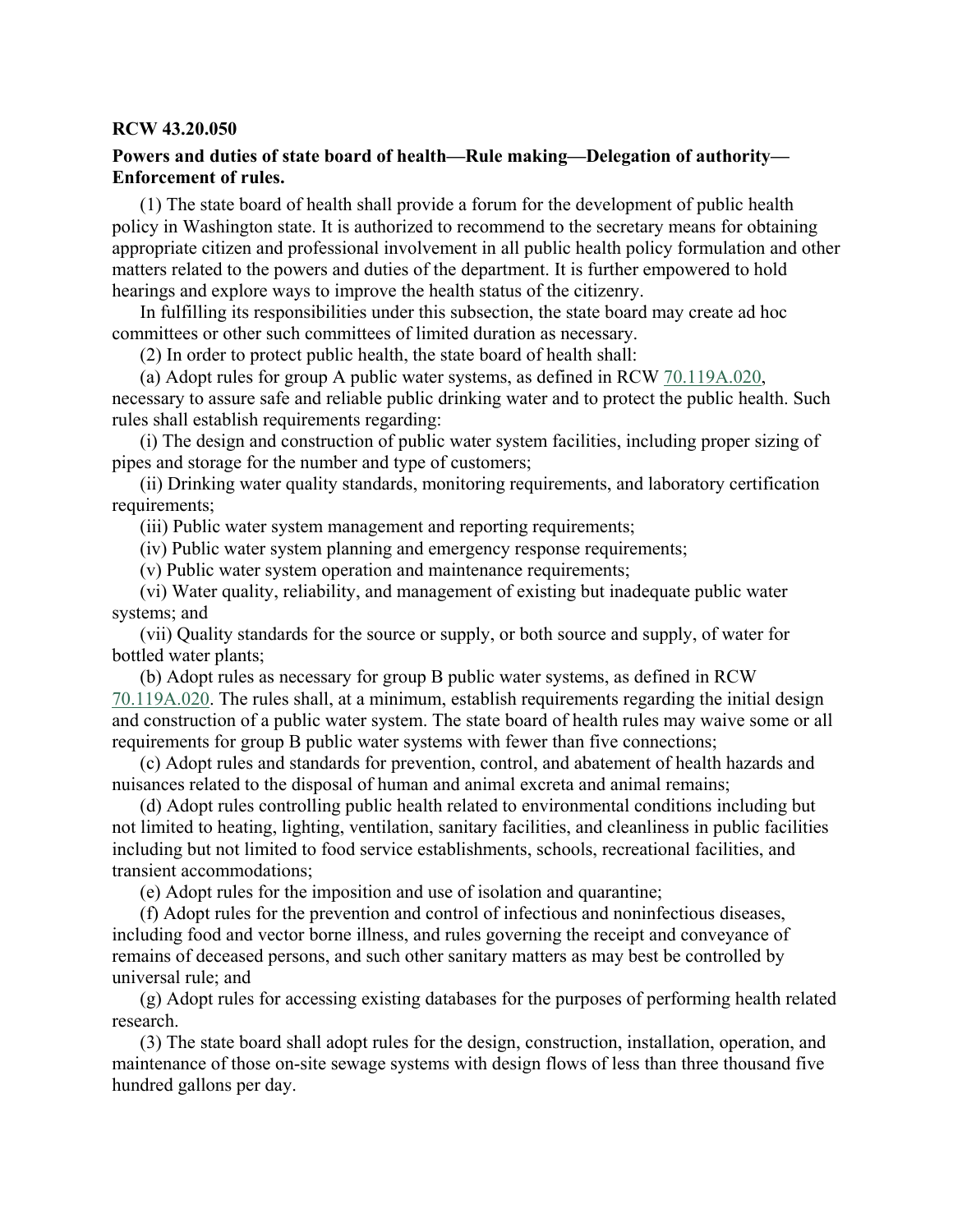(4) The state board may delegate any of its rule-adopting authority to the secretary and rescind such delegated authority.

(5) All local boards of health, health authorities and officials, officers of state institutions, police officers, sheriffs, constables, and all other officers and employees of the state, or any county, city, or township thereof, shall enforce all rules adopted by the state board of health. In the event of failure or refusal on the part of any member of such boards or any other official or person mentioned in this section to so act, he or she shall be subject to a fine of not less than fifty dollars, upon first conviction, and not less than one hundred dollars upon second conviction.

(6) The state board may advise the secretary on health policy issues pertaining to the department of health and the state.

#### **RCW 70.104.055**

### **Pesticide poisonings—Reports.**

(1) Any attending physician or other health care provider recognized as primarily responsible for the diagnosis and treatment of a patient or, in the absence of a primary health care provider, the health care provider initiating diagnostic testing or therapy for a patient shall report a case or suspected case of pesticide poisoning to the department of health in the manner prescribed by, and within the reasonable time periods established by, rules of the state board of health. Time periods established by the board shall range from immediate reporting to reporting within seven days depending on the severity of the case or suspected case of pesticide poisoning. The reporting requirements shall be patterned after other board rules establishing requirements for reporting of diseases or conditions. Confidentiality requirements shall be the same as the confidentiality requirements established for other reportable diseases or conditions. The information to be reported may include information from relevant pesticide application records and shall include information required under board rules. Reports shall be made on forms provided to health care providers by the department of health. For purposes of any oral reporting, the department of health shall make available a toll-free telephone number.

(2) Within a reasonable time period as established by board rules, the department of health shall investigate the report of a case or suspected case of pesticide poisoning to document the incident. The department shall report the results of the investigation to the health care provider submitting the original report.

(3) Cases or suspected cases of pesticide poisoning shall be reported by the department of health to the \*pesticide reporting and tracking review panel within the time periods established by state board of health rules.

(4) Upon request of the primary health care provider, pesticide applicators or employers shall provide a copy of records of pesticide applications which may have affected the health of the provider's patient. This information is to be used only for the purposes of providing health care services to the patient.

(5) Any failure of the primary health care provider to make the reports required under this section may be cause for the department of health to submit information about such nonreporting to the applicable disciplining authority for the provider under RCW [18.130.040.](http://app.leg.wa.gov/RCW/default.aspx?cite=18.130.040)

(6) No cause of action shall arise as the result of: (a) The failure to report under this section; or (b) any report submitted to the department of health under this section.